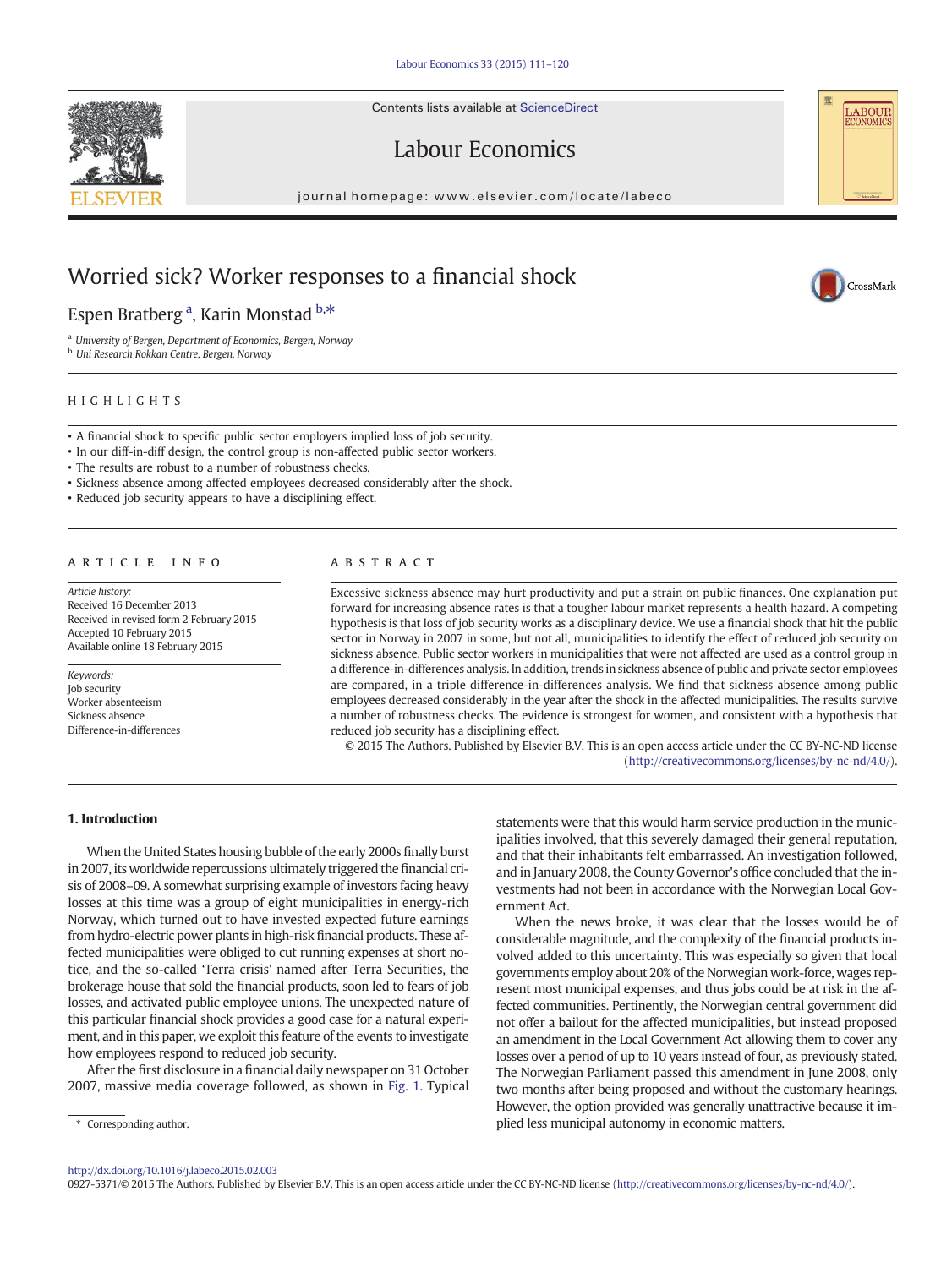<span id="page-1-0"></span>

Fig. 1. Hits per month in Norwegian media database covering printed and web-based newspapers, periodicals, radio, and television. Dotted line: at least one of the affected municipalities mentioned. Solid line: dotted line requirement plus 'Terra'. Source: <http://ret-web05.int.retriever.no/services/>.

For the typical municipal employee, the crisis came as a shock in the truest sense of the word [\(Hofstad, 2008\)](#page-9-0). When the extent of the financial problems was revealed, union leaders representing most municipal workers soon expressed concern that the cuts in expenses would affect job security and working conditions. Thus, the Norwegian Terra crisis is well suited to a case study of how economic uncertainty at the employer level affects worker behaviour. In this paper, we focus on sickness absenteeism, a much-debated problem causing concerns in several European countries. In general, job-related shocks may influence sickness absence by affecting health, e.g., by creating emotional stress. However, shocks may also affect the incentives to report sick if the worker believes that there is a risk of down-sizing, and that absenteeism will then affect the worker's personal risk of losing a job or threaten career opportunities as the competition for attractive jobs becomes tougher. These two channels are clearly not mutually exclusive, but we can shed light on which channel dominates.

High absence rates may also account for large production losses and strain public finances, with a number of different explanations proposed: for a recent summary of the Norwegian case, see [Markussen et al. \(2011\).](#page-9-0) In this analysis, we aim to trace the causal impact of job security on sickness absence exploiting the 2007–08 financial shock to a specific group of local governments as a source of exogenous variation. We argue that the financial problems experienced by these local governments may have led to a reduction in perceived job security by municipal workers, which in turn affected sick absence behaviour, even though there were no consequences for sickness compensation schemes. Overall, we find evidence that average absence days decreased after the shock by about 10% for female employees in the affected municipalities. For male employees, we identify effects of an even larger magnitude, but cannot discount that these may have resulted from changes in the composition of male employees at the time.

### 2. Related literature

Obviously, there is a strong health component in sickness absence, but the opportunity cost of reporting sick also affects sick absence. There is an extensive empirical literature that relates absence to economic incentives, including [Allen \(1981\)](#page-9-0), [Dunn and Youngblood](#page-9-0) [\(1986\),](#page-9-0) [Kenyon and Dawkins \(1989\)](#page-9-0), [Barmby et al. \(1991\)](#page-9-0), [Johansson](#page-9-0) [and Palme \(2005\),](#page-9-0) and [Puhani and Soderlof \(2010\)](#page-9-0). For instance, [Johansson and Palme \(1996\)](#page-9-0) find that a Swedish reform that made absence more costly for workers served to reduce sickness absence. It is of note that, for all practical purposes, Norwegian sickness insurance involves 100% income replacement.

A number of existing studies also relate sickness absence to the unemployment rate. For example, using a standard labour supply model, [Leigh \(1985\)](#page-9-0) shows that if an increase in the unemployment rate increases the perceived risk of job loss by workers, and a poor attendance record likewise increases the probability of being fired, then under reasonable assumptions, an increase in the unemployment rate reduces absenteeism. An analysis of US Panel Study of Income Dynamics data supports this hypothesis. An alternative explanation to the observed negative association between sickness absence and the unemployment rate in some countries is that labour force composition varies over the business cycle as labour demand increases and decreases, pushing less healthy workers out of the labour market in market down-turns. However, it is difficult to find compelling evidence that composition alone explains procyclical absence variation.

For instance, [Arai and Thoursie \(2005\)](#page-9-0) examine Swedish industryregional panel data and identify a negative relation between the share of temporary contracts and the sick rate. They interpret this as evidence that workers on temporary contracts have weaker incentives to report sick, and thus the behaviour of marginal workers cannot explain fluctuations in the rate of absence. [Askildsen et al. \(2005\)](#page-9-0) also find a negative effect of the local unemployment rate on sickness absence in a panel study of Norwegian data, including in a subsample of stable workers. More recently, a growing body of research connects sickness leave and other social insurance plans to social norms and attitudes (e.g., [Lindbeck et al., 1999; Ichino and Maggi, 2000; Bamberger and](#page-9-0) [Biron, 2007; Rege et al., 2012](#page-9-0)). A strand of contributions in this body of work aims to identify social interaction effects ([Bradley et al., 2007;](#page-9-0) [Hesselius et al., 2009; Lindbeck et al., 2009](#page-9-0)). One such interaction is 'learning', in the sense that workers in the same firm display similar absence behaviour. Another is the reciprocity between employer and employee: if the employer treats the workers well, they may respond by having fewer absences, whereas worsened conditions for workers may induce their increased absence to retaliate or 'get back at' the employer [\(Fehr and Gächter, 2000\)](#page-9-0).

The proposed behavioural link between the unemployment rate and sickness absence is that a rise in unemployment affects the worker's risk of job loss and thus 'disciplines' the worker to have fewer absences. If so, we may argue, at least from the worker's perspective, that a negative shock to the employer may have a similar effect if the worker believes the shock implies the threat of organizational down-sizing. Adding to the threat of losing a job are firm reorganizations that may also affect workers. The literature therefore presents two competing hypotheses for analysing the financial troubles of the affected Norwegian municipalities in 2007–08. Both are relevant in a situation where employees are concerned about their future, whether they believe that there is a (greater) risk of job loss, or worry about an unfavourable change in their working requirements. The first hypothesis asserts that less secure jobs will encourage workers to avoid absenteeism for the reasons suggested, as supported by the aforementioned study by [Arai and](#page-9-0) [Thoursie \(2005\)](#page-9-0). Elsewhere, [Ichino and Riphahn \(2005\)](#page-9-0) examine absence around a probationary period without restrictions on firing workers, and find that when employment protection increases after the probation period, absenteeism also increases. [Lindbeck et al.](#page-9-0) [\(2006\)](#page-9-0) obtain similar results in the analysis of a change in Swedish legislation that reduced job security. However, in a large-scale Norwegian study by [Markussen et al. \(2011\)](#page-9-0), there was no consistent evidence that short-tenured workers have fewer certified absences than do more secure workers.

The second competing hypothesis is that the insecurity and worry associated with reorganization may themselves be a health hazard, as indicated in the well-known Whitehall II studies ([Ferrie et al., 1995,](#page-9-0) [1998a, 1998b\)](#page-9-0). These longitudinal cohort studies examine the health effects of the work environment among British white-collar civil servants. The results indicate that employees threatened with or experiencing early privatization or reorganization suffered deteriorating health when compared with a control group, without significant changes in health behaviour (e.g., smoking, alcohol use, etc.). In other work, [Røed and Fevang \(2007\)](#page-9-0) use register data and conclude that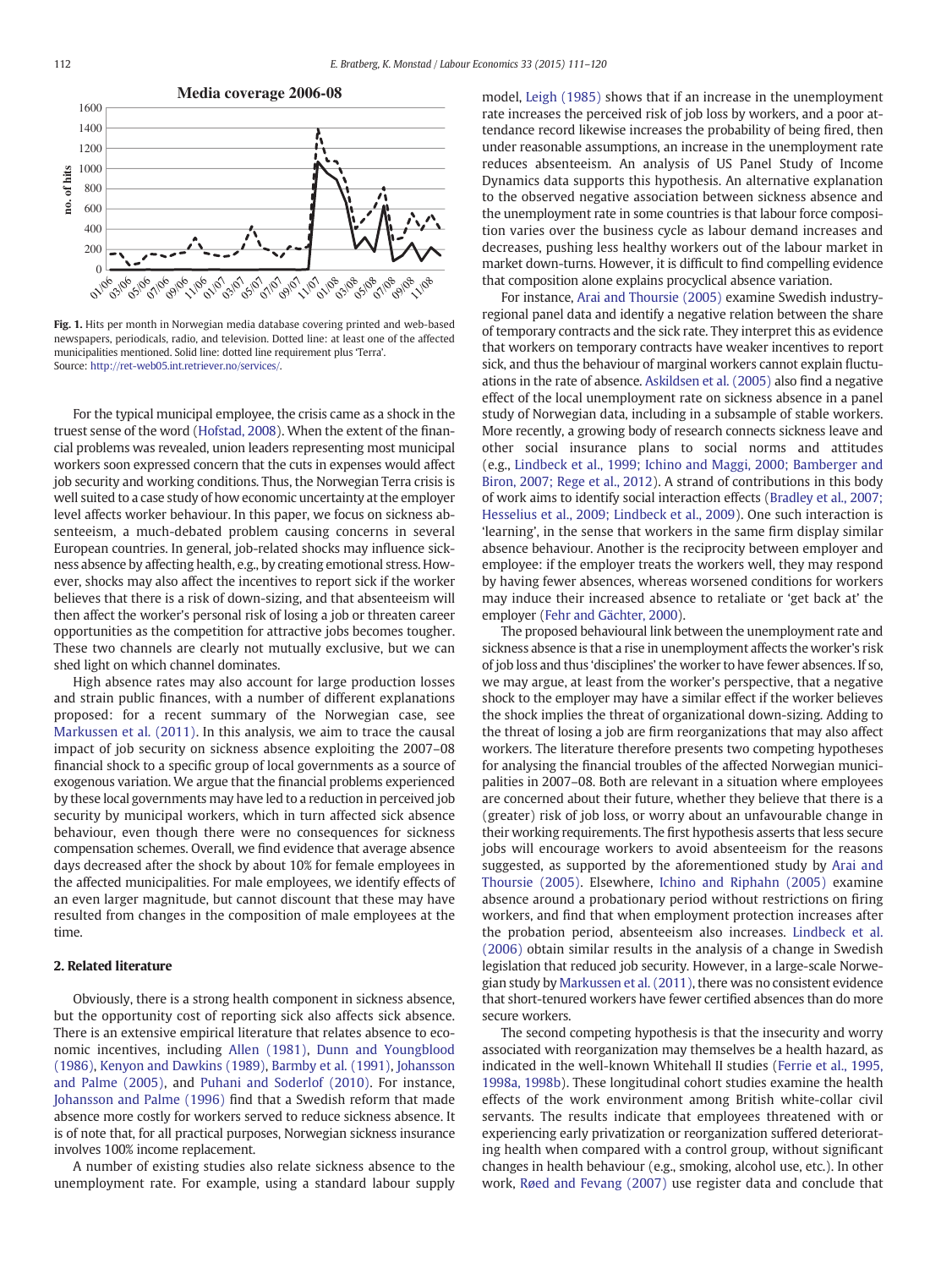### <span id="page-2-0"></span>Table 1

Background characteristics.

| Variables                                                    | Work-place in treated municipality |                | Work-place in non-treated municipality |                |
|--------------------------------------------------------------|------------------------------------|----------------|----------------------------------------|----------------|
|                                                              | Municipal sector                   | Private sector | Municipal sector                       | Private sector |
| 1 if female: otherwise 0                                     | 0.792                              | 0.367          | 0.799                                  | 0.362          |
| Year of birth: otherwise 0                                   | 1962.3                             | 1966.7         | 1961.3                                 | 1966.3         |
| 1 if information on education missing; otherwise 0           | 0.020                              | 0.040          | 0.022                                  | 0.042          |
| 1 if 10 years of schooling or less; otherwise 0              | 0.108                              | 0.196          | 0.106                                  | 0.228          |
| 1 if 11–13 years of schooling; otherwise 0                   | 0.436                              | 0.587          | 0.437                                  | 0.575          |
| 1 if 14-16 years of schooling; otherwise 0                   | 0.218                              | 0.128          | 0.217                                  | 0.113          |
| 1 if 17 years of education or more; otherwise 0              | 0.218                              | 0.048          | 0.218                                  | 0.042          |
| Number of children less than 15 years of age; otherwise 0    | 0.734                              | 0.677          | 0.715                                  | 0.662          |
| 1 if never married by period t; otherwise 0                  | 0.288                              | 0.428          | 0.269                                  | 0.445          |
| 1 if married by period t; otherwise 0                        | 0.561                              | 0.465          | 0.591                                  | 0.447          |
| 1 if separated, divorced or widowed by period t; otherwise 0 | 0.152                              | 0.107          | 0.140                                  | 0.108          |
| Number of individuals                                        | 7.919                              | 21.472         | 69,653                                 | 134.464        |

Notes: Pre-shock levels.

### Table 2

Average sickness absence by sector.

|                                       | Men                      |          |                      |          | Women                    |          |                      |          |
|---------------------------------------|--------------------------|----------|----------------------|----------|--------------------------|----------|----------------------|----------|
|                                       | Non-treated municipality |          | Treated municipality |          | Non-treated municipality |          | Treated municipality |          |
|                                       | Pre                      | Post     | Pre                  | Post     | Pre                      | Post     | Pre                  | Post     |
| A. Municipal sector                   |                          |          |                      |          |                          |          |                      |          |
| Days of sickness absence              | 3.695                    | 3.935    | 4.353                | 3.678    | 6.421                    | 6.891    | 7.234                | 7.403    |
| Incidence                             | 0.043                    | 0.042    | 0.056                | 0.047    | 0.076                    | 0.075    | 0.094                | 0.089    |
| Difference post-/pre-shock, days      |                          | 0.240    |                      | $-0.675$ |                          | 0.470    |                      | 0.169    |
| Difference-in-differences, days       |                          |          |                      | $-0.915$ |                          |          |                      | $-0.301$ |
|                                       |                          |          |                      | (0.281)  |                          |          |                      | (0.184)  |
| Difference post-/pre-shock, incidence |                          | $-0.001$ |                      | $-0.009$ |                          | $-0.002$ |                      | $-0.005$ |
| Difference-in-differences, incidence  |                          |          |                      | $-0.008$ |                          |          |                      | $-0.004$ |
|                                       |                          |          |                      | (0.004)  |                          |          |                      | (0.002)  |
| <b>B.</b> Private sector              |                          |          |                      |          |                          |          |                      |          |
| Days of sickness absence              | 3.512                    | 3.568    | 3.132                | 3.561    | 5.229                    | 5.429    | 5.140                | 5.440    |
| Incidence                             | 0.039                    | 0.038    | 0.040                | 0.040    | 0.054                    | 0.053    | 0.058                | 0.057    |
| Individuals, municipal sector         | 13,989                   | 12,219   | 1651                 | 1421     | 55,664                   | 49.934   | 6268                 | 5544     |
| Observations, municipal sector        | 102,780                  | 46,321   | 11,995               | 5277     | 404,867                  | 187,170  | 44,813               | 20,451   |
| Individuals, private sector           | 85,760                   | 72,853   | 13,597               | 11,850   | 48,704                   | 40,715   | 7875                 | 6588     |
| Observations, private sector          | 629,696                  | 277,476  | 99,318               | 45,061   | 355,535                  | 153,882  | 56,980               | 24,825   |

Notes: All averages are per quarter. The computation of difference-in-differences is shown in italics, confer Eq. [\(1\)](#page-3-0). Standard errors of difference-in-differences, estimated in a separate regression, are in parentheses. "Pre" is periods within the years 2006 and 2007; "Post" is 2008. The columns labelled "Treated municipality" report means for employees whose workplace is located in a municipality impacted by the financial shock.

sickness absence grew among Norwegian nurses and auxiliary nurses employed by municipalities implementing down-sizing or significant staff reshuffling in their unit during an eight-year period. The present study differs from [Røed and Fevang \(2007\)](#page-9-0) in that we exploit the information entailed in an external shock and not just in a particular occupation.

### 3. Institutional background

Norwegian sickness insurance is mandatory and regulated by law, covering all employees who have been with the same employer for at least two weeks, with sickness coverage of 100% from the first day. A medical certificate is required for spells of absence of more than three days. The first 16 days of absence are paid by the employer (the employer period), whereas the remaining period is paid by social insurance, organized under the National Labour and Welfare Administration (NLWA). The maximum period of benefits is one year, including the employer period. Wage-earners' income taxes and employers' payroll taxes jointly bear the cost of the NLWA. Clearly, the compensation scheme as it stands is very generous, and compared with most other countries, absence rates are high. During the past 10 years, certified sickness absence has fluctuated around 6–7%, peaking in 2003 at almost 7.5%. As expected, public expenditures for the programme (not

including the employer period) are also substantial, comprising about 2.5% of GDP.

Measures to reduce sickness absence have been on the policy agenda for several years, but suggestions to reduce the replacement ratio or to increase the employer period have proved highly controversial. In 2001, the introduction of the so-called Including Working Life agreement, signed by the government and employer and worker organizations aimed to reduce sickness absence by 20% from its 2001 level. The agreement did not involve any changes in replacement rates, but did emphasize improving working conditions and better follow-up of sick-listed workers. In the last quarter of 2012, the absence rate was only 5.6%. However, while this was down from its 2001 level, the reduction resulted not from the agreement but to a tightening of doctor certification rules in 2003 ([Markussen, 2009\)](#page-9-0). Other aspects of worker protection in Norway are also quite strong. In particular, there are restrictions on dismissing workers on sick-leave.

Norway has a large public sector, with public consumption representing almost 30% of GDP. The municipalities provide the main public services, $<sup>1</sup>$  either producing services themselves, purchasing</sup> services from the private sector, or producing services in co-operation with other municipalities. Municipalities also employ about 20% of the

 $1$  Hospitals are the most important exception, being enterprises owned by the state.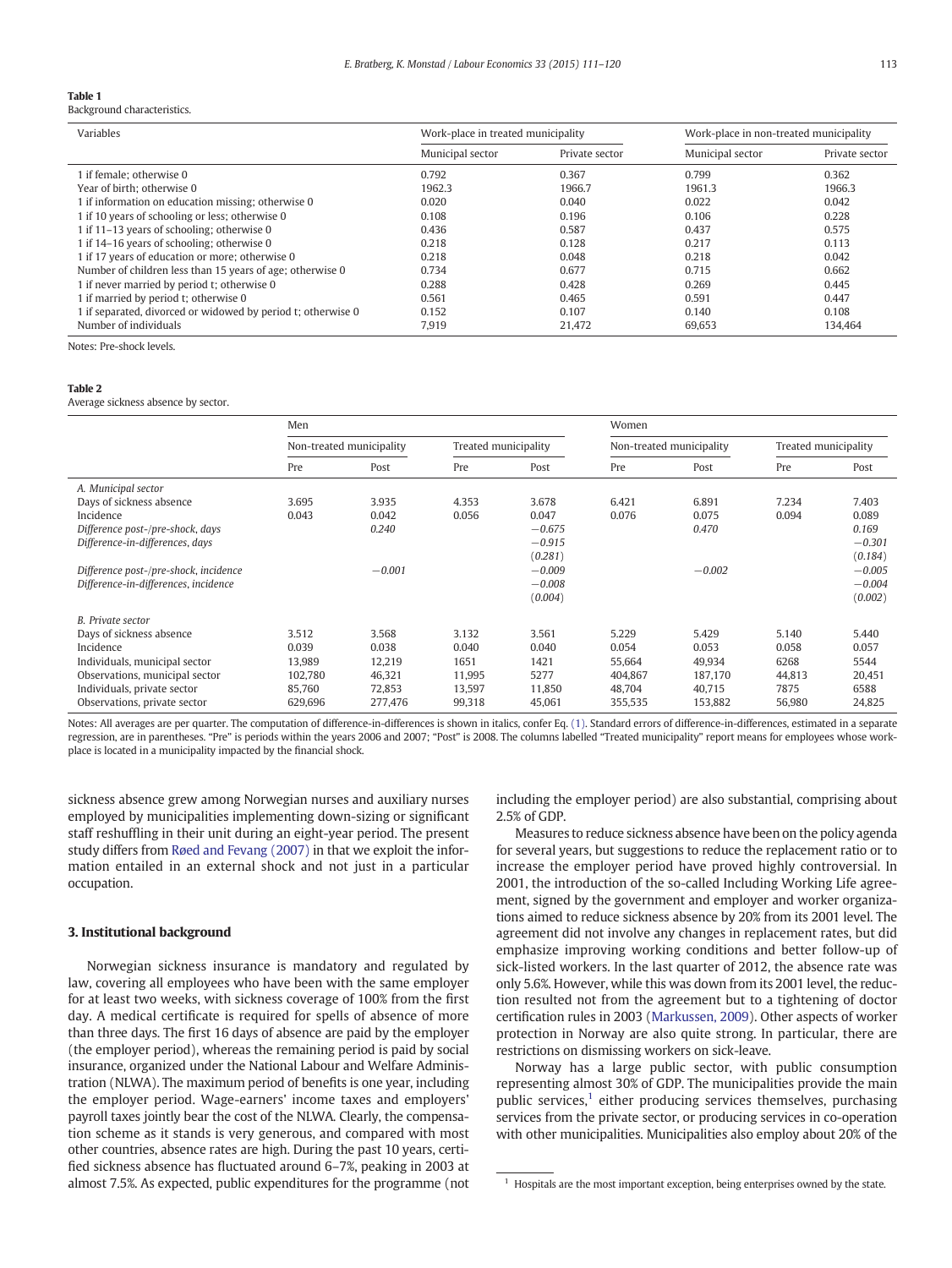### <span id="page-3-0"></span>Table 3 Effect of the financial shock on sickness absence in the public sector. Difference-indifferences.

|                            | Men     |                                          | Women               |                         |
|----------------------------|---------|------------------------------------------|---------------------|-------------------------|
|                            | OLS.    | FE.                                      | OLS.                | FE.                     |
| Outcome                    |         |                                          |                     |                         |
| Days                       |         | $-1.024***$ $-0.997***$                  |                     | $-0.512***$ $-0.738***$ |
|                            |         | $(-2.33)$ $(-2.81)$                      | $(-2.20)$ $(-3.37)$ |                         |
| Incidence                  |         | $-0.012^{**}$ $-0.011^{**}$ $-0.006^{*}$ |                     | $-0.006$                |
|                            |         | $(-2.19)$ $(-2.22)$                      | $(-0.71)$           | $(-0.77)$               |
| Control variables          |         |                                          |                     |                         |
| Background variables       | Yes     | Yes                                      | Yes                 | Yes                     |
| Trend, dummies for quarter | Yes     | Yes                                      | Yes                 | Yes                     |
| Extra trend for impacted   | Yes     | Yes                                      | Yes                 | Yes                     |
| employers                  |         |                                          |                     |                         |
| <b>Individual FE</b>       | No      | Yes                                      | No                  | Yes                     |
| Observations               | 166,373 | 166.373                                  | 657,301             | 657,301                 |
| Individuals                | 15.645  | 15.645                                   | 61.987              | 61.987                  |

Notes: t-statistics clustered at the municipality level in parentheses.

Columns show results from the OLS and the fixed effects (FE) estimator, respectively. Control variables include education, polynomial of age, marital status, and number of children.

\*  $p < 0.10$ .

 $p < 0.05$ .

\*\*\*  $p < 0.01$ .

Norwegian work-force. As noted, the affected municipalities had speculated in future revenues from hydro-electric power production. Norway is rich in water-power, and specific legislation regulates profit sharing between the producer, the state, and local municipalities hosting power plants, so that the latter are secured a part of financial benefits. The municipalities impacted by the Terra crisis are spread throughout the country, although it could be the case that workers employed by municipalities with power production revenues differ from the typical municipal worker. To deal with this possibility, our control group is not the full pool of municipal workers (Norway has 430 individual municipalities) but rather workers in municipalities that have revenues from hydro-electric energy production. The number of control municipalities is much larger than the number of affected municipalities. In the aftermath of the crisis, it became clear that the financial products had been very actively promoted by two brokers in Terra Securities and that the competence for assessing risky financial products was low in the eight affected municipalities. However, we cannot determine why the leadership in some municipalities chose to invest in these risky assets while others did not [\(Hofstad, 2008\)](#page-9-0).

## 4. Empirical strategy

Our source of exogenous variation in job security is the financial shock that hit eight Norwegian municipalities in the late autumn of 2007. Employees of other energy-rich municipalities were unaffected by the shock and serve as a control group in this natural experiment. We take advantage of this feature by employing a standard differencein-differences (DID) approach. Furthermore, private sector workers in these eight municipalities were also unaffected by the shock, a fact that may be exploited in a triple difference (DDD) set-up. In what follows, we use the standard term 'treatment' for exposure to the shock. We first consider DID. This estimator compares the average outcome in the treated group to the average in the untreated group, before and after an event exogenous to the group assignment. Let Y denote the outcome (sickness absence), T and C the treatment and control groups, respectively, and let subscripts 0 and 1 denote the preand post-treatment periods. The DID estimator of the average treatment effect is then:

$$
\hat{\delta}_{DD} = \left(\overline{Y}_1^T - \overline{Y}_0^T\right) - \left(\overline{Y}_1^C - \overline{Y}_0^C\right). \tag{1}
$$

In our analysis, we consider municipal sector workers only. The identifying assumption is that the expected change in outcomes for the control group is the same as it would have been for the treatment group in the absence of treatment. Our choice of comparison group relies on assuming that employees in the non-treated municipalities did not expect exposure to similar shocks. We believe this assumption is reasonable in that it became quite clear from the extensive media coverage which particular municipalities had exposed themselves to high-risk financial products. However, if there was a 'spillover of fear' we would expect it to diminish the difference in behavioural responses between workers in the affected and non-affected municipalities, and our effect estimate would exhibit a downwards bias. Technically, there could have been indirect effects for all municipalities with a full bailout by the central government. However, it seems unlikely that even this would affect the behaviour of the ordinary municipal worker (assuming that the losses in the eight affected municipalities were averaged across all 430 municipalities); however, even if it did, the bias would be negative.

With multiperiod data, we can readily incorporate trends in the model. Using quarterly data 2006–08, we estimate the DID effect from the following regression model for individual *i* in period  $t = 1, \ldots, 12$ :

$$
Y_{it} = \alpha_0 + \alpha_1 D_{it} + \delta_0 \text{POST}_t + \delta_1 \text{POST}_t D_{it} + \gamma_0 t + \gamma_1 D_{it} t + \sum_{j=2}^{4} \theta_j Q_j + \beta X_{it} + \varepsilon_{it},
$$
\n(2)

where  $D_{it}$  is a dummy variable indicating that individual *i* was employed in one of the affected municipalities in period  $t$ , POST<sub>t</sub> is a dummy variable that equals one for periods after the shock and otherwise zero,  $Q_i$  is quarter  $j$  (to control for seasonal variation in sickness absence), X is a vector of individual characteristics, and  $\varepsilon_{it}$  is the random error term. This model allows for different time trends and intercepts for the treatment and control groups, and the treatment effect,  $\delta_1$ , is modelled as the post-treatment shift in the treatment group mean. We estimate Eq. (2) using ordinary least squares (OLS) and fixed effects (FE) estimators. The FE estimator allows for unobserved time-invariant individual heterogeneity.

A potential pitfall of this approach is that even though the financial shock was unexpected, workers may have already self-selected into the Terra municipalities. We address this objection in several ways. First, the comparison group is selected from municipalities with similar characteristics as the exposed (see [Section 5](#page-5-0) for details). Second, we have tried to check whether employees in impacted municipalities had reasons to feel greater job security than employees of control municipalities, pre-shock. When comparing mean level and growth of gross expenditure pre-shock as well as the net growth in number of jobs, we find no such indications. Furthermore, the FE estimator

Table 4

Effect of the financial shock on sickness absence in the public sector. Triple difference-indifferences (municipal vs. private sector).

|                                       | Men                             |                                  | Women                                        |                       |
|---------------------------------------|---------------------------------|----------------------------------|----------------------------------------------|-----------------------|
|                                       | OLS.                            | FE.                              | OLS.                                         | FE.                   |
| Outcome                               |                                 |                                  |                                              |                       |
| Days                                  | $-1.017***$                     | $-1.245***$                      | $-0.609**$                                   | $-1.038***$           |
| Incidence                             | $-0.009 - 0.010^*$<br>$(-1.61)$ | $(-2.26)$ $(-3.51)$<br>$(-1.81)$ | $(-2.16)$ $(-4.01)$<br>$-0.005$<br>$(-0.60)$ | $-0.005$<br>$(-0.63)$ |
| Control variables                     |                                 |                                  |                                              |                       |
| Background variables                  | Yes                             | Yes                              | Yes                                          | Yes                   |
| Trend, dummies for quarter            | Yes                             | Yes                              | Yes                                          | Yes                   |
| Extra trend for impacted<br>employers | <b>Yes</b>                      | Yes                              | Yes                                          | Yes                   |
| <b>Individual FE</b>                  | No                              | Yes                              | No                                           | Yes                   |
| Observations                          | 1,217,924                       | 1,217,924                        | 1,248,523                                    | 1,248,523             |
| Individuals                           | 115.027                         | 115.027                          | 118.582                                      | 118.582               |

Notes: See notes accompanying Table 3.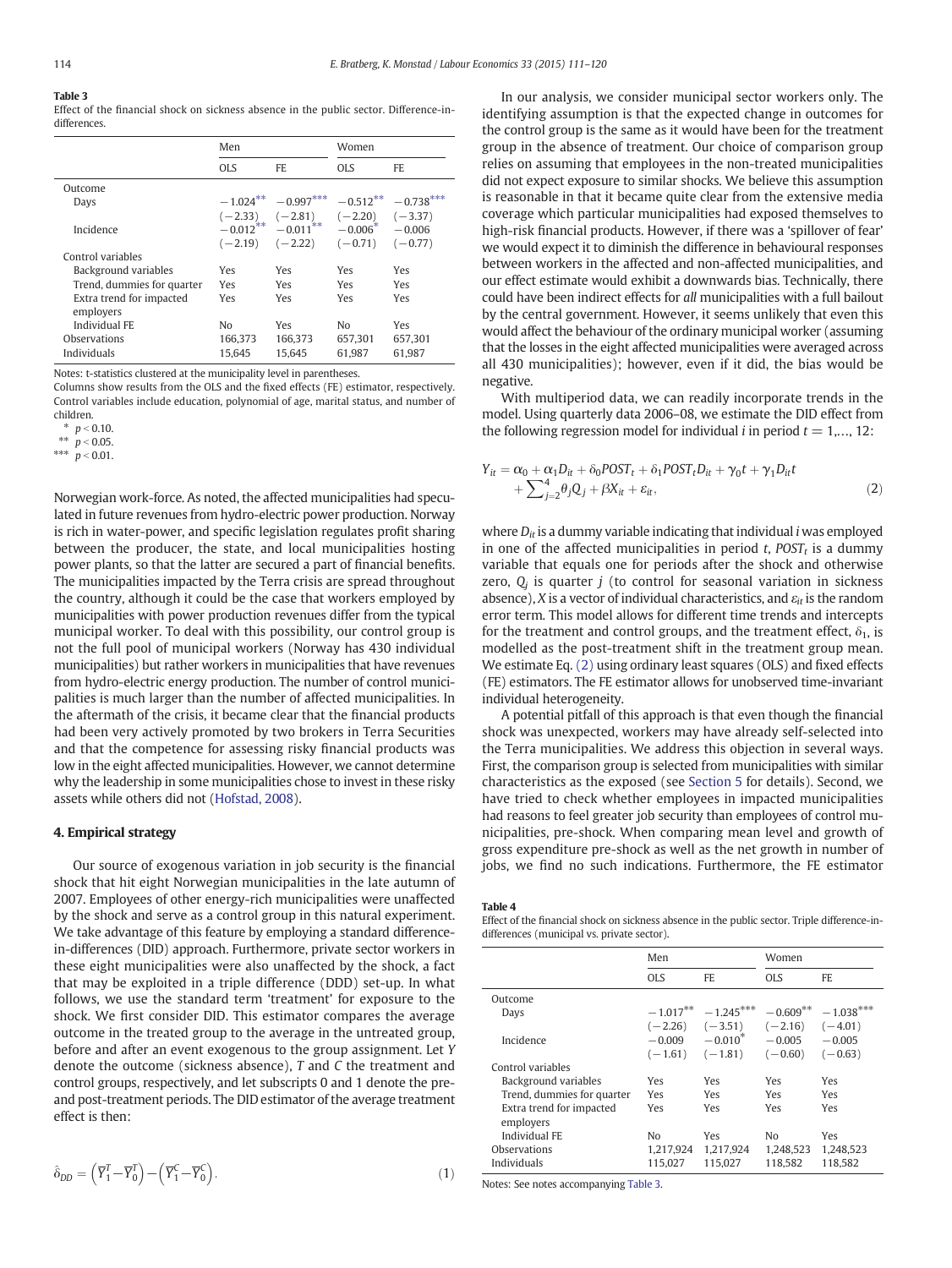<span id="page-4-0"></span>

| Table 5 |                                           |
|---------|-------------------------------------------|
|         | Placebo shock. Difference-in-differences. |

|                    | Post-shock periods set to periods 5-8 |           |            |           | Post-shock periods set to periods 5-12 |           |            |            |
|--------------------|---------------------------------------|-----------|------------|-----------|----------------------------------------|-----------|------------|------------|
|                    | Men                                   |           | Women      |           |                                        | Men       |            |            |
|                    | <b>OLS</b>                            | <b>FE</b> | <b>OLS</b> | FE        | <b>OLS</b>                             | <b>FE</b> | <b>OLS</b> | <b>FE</b>  |
| a) Days of absence |                                       |           |            |           |                                        |           |            |            |
| Placebo effect     | $-0.115$                              | $-0.106$  | $-0.405$   | $-0.318$  |                                        |           |            |            |
|                    | $(-0.23)$                             | $(-0.22)$ | $(-1.23)$  | $(-1.18)$ |                                        |           |            |            |
| Placebo effect     |                                       |           |            |           | 0.707                                  | 0.678     | 0.329      | $0.581***$ |
|                    |                                       |           |            |           | (0.87)                                 | (0.99)    | (1.28)     | (2.15)     |
| b) Incidence       |                                       |           |            |           |                                        |           |            |            |
| Placebo effect     | 0.004                                 | 0.002     | $-0.006$   | $-0.006$  |                                        |           |            |            |
|                    | (0.40)                                | (0.17)    | $(-0.88)$  | $(-0.90)$ |                                        |           |            |            |
| Placebo effect     |                                       |           |            |           | 0.008                                  | 0.006     | 0.002      | 0.003      |
|                    |                                       |           |            |           | (0.81)                                 | (0.65)    | (0.64)     | (0.79)     |
| Observations       | 114.775                               | 114.775   | 449,680    | 449.680   | 166,373                                | 166,373   | 657,301    | 657,301    |
| Individuals        | 15.640                                | 15.640    | 61,932     | 61,932    | 15.645                                 | 15,645    | 61.987     | 61.987     |

Notes: See notes accompanying [Table 3](#page-3-0).

controls for time-invariant unobserved individual characteristics. For instance, if the affected municipalities had particularly lax (or strict) practices regarding sickness absence that attracted workers with particular attitudes, we difference such unobserved characteristics out of the model. The same argument applies to any differences in individual preferences or health endowments.

A drawback of the DID set-up is that only public sector workers are included in the analysis. By applying a DDD estimator, private sector workers may also be included. Letting T and C denote the same municipalities as before and using  $\Delta = \overline{Y}_1 - \overline{Y}_0$ , we may write the estimator as:

$$
\hat{\delta}_{\text{DDD}} = \left(\Delta^{\text{T,Pub}} - \Delta^{\text{T, Priv}}\right) - \left(\Delta^{\text{C,Pub}} - \Delta^{\text{C, Priv}}\right). \tag{3}
$$

This estimator compares the DID between the public and the private sector in the treated municipalities to the corresponding DID in the control municipalities. The identifying assumption now is that the expected DID between the public and the private sector is the same for the control group as it would have been for the treatment group if untreated. This assumption may be problematic if there are spillover effects between sectors, e.g., if absence is contagious in neighbourhoods similarly to [Rege et al.'s \(2012\)](#page-9-0) findings for disability retirement. However, if private sector absence actually fluctuated in the same direction as public sector absence after the shock, we would expect the estimated effect to be downwards biased. That is less worrying than a case where we suspect that the effect is over-estimated.

In a regression framework, let the dummy variable P indicate a worker in the public (municipal) sector, such that  $P = 0$  represents a

|--|--|

Omitting municipalities. Difference-in-differences.

|                                         | (1)                      | (2)                         | (3)                       | (4)                       | (5)                      | (6)                       | (7)                      | (8)                      | (9)                                  |
|-----------------------------------------|--------------------------|-----------------------------|---------------------------|---------------------------|--------------------------|---------------------------|--------------------------|--------------------------|--------------------------------------|
| Days of absence<br>Men                  |                          |                             |                           |                           |                          |                           |                          |                          |                                      |
| Treatment effect, OLS                   | $-1.154***$              | $-1.193***$                 | $-1.092***$               | $-1.057***$               | $-1.175***$              | $-1.011***$               | $-0.762$ <sup>*</sup>    | $-0.711$                 | $-1.817***$                          |
| Treatment effect, FE                    | $(-2.61)$<br>$-1.105***$ | $(-2.28)$<br>$-1.127***$    | $(-2.43)$<br>$-1.049$ *** | $(-2.32)$<br>$-1.047$ *** | $(-2.30)$<br>$-1.029$ ** | $(-2.24)$<br>$-0.994$ *** | $(-1.88)$<br>$-0.748$ ** | $(-1.55)$<br>$-0.846$ ** | $(-3.53)$<br>$-1.491$ <sup>***</sup> |
|                                         | $(-3.13)$                | $(-2.71)$                   | $(-2.90)$                 | $(-2.89)$                 | $(-2.40)$                | $(-2.74)$                 | $(-2.52)$                | $(-1.98)$                | $(-2.88)$                            |
| Women                                   |                          |                             |                           |                           |                          |                           |                          |                          |                                      |
| Treatment effect, OLS                   | $-0.490***$<br>$(-2.00)$ | $-0.687^{***}$<br>$(-2.76)$ | $-0.483***$<br>$(-2.04)$  | $-0.509***$<br>$(-2.08)$  | $-0.615***$<br>$(-2.37)$ | $-0.539***$<br>$(-2.25)$  | $-0.382***$<br>$(-2.00)$ | $-0.460*$<br>$(-1.71)$   | $-0.904^{***}\,$<br>$(-3.16)$        |
| Treatment effect. FE                    | $-0.726$ ***             | $-0.921$ <sup>***</sup>     | $-0.721$ <sup>***</sup>   | $-0.752^{***}$            | $-0.769$ <sup>***</sup>  | $-0.752^{***}$            | $-0.629$ ***             | $-0.685^{***}$           | $-1.063$ ***                         |
|                                         | $(-3.16)$                | $(-4.51)$                   | $(-3.23)$                 | $(-3.27)$                 | $(-2.96)$                | $(-3.36)$                 | $(-3.32)$                | $(-2.75)$                | $(-4.25)$                            |
| Incidence<br>Men                        |                          |                             |                           |                           |                          |                           |                          |                          |                                      |
| Treatment effect. OLS                   | $-0.014***$              | $-0.011$                    | $-0.013***$               | $-0.012***$               | $-0.015^{***}\,$         | $-0.012***$               | $-0.011$ <sup>*</sup>    | $-0.007$                 | $-0.019***$                          |
| Treatment effect, FE                    | $(-2.74)$<br>$-0.013***$ | $(-1.57)$<br>$-0.009$       | $(-2.48)$<br>$-0.012**$   | $(-2.11)$<br>$-0.011**$   | $(-2.71)$<br>$-0.013***$ | $(-2.16)$<br>$-0.011**$   | $(-1.84)$<br>$-0.010*$   | $(-1.34)$<br>$-0.007$    | $(-3.68)$<br>$-0.016$ ***            |
|                                         | $(-2.91)$                | $(-1.46)$                   | $(-2.53)$                 | $(-2.21)$                 | $(-2.71)$                | $(-2.17)$                 | $(-1.85)$                | $(-1.30)$                | $(-3.38)$                            |
| Women                                   |                          |                             |                           |                           |                          |                           |                          |                          |                                      |
| Treatment effect, OLS                   | $-0.008$<br>$(-0.90)$    | $-0.014***$<br>$(-2.15)$    | $-0.007$<br>$(-0.75)$     | $-0.005$<br>$(-0.61)$     | $-0.002$<br>$(-0.20)$    | $-0.007$<br>$(-0.78)$     | $-0.006$<br>$(-0.65)$    | 0.000<br>(0.04)          | $-0.015***$<br>$(-2.20)$             |
| Treatment effect. FE                    | $-0.009$                 | $-0.014$ **                 | $-0.007$                  | $-0.006$                  | $-0.002$                 | $-0.007$                  | $-0.007$                 | $-0.000$                 | $-0.015**$                           |
|                                         | $(-1.00)$                | $(-2.06)$                   | $(-0.81)$                 | $(-0.70)$                 | $(-0.23)$                | $(-0.83)$                 | $(-0.74)$                | $(-0.00)$                | $(-2.09)$                            |
| Municipality excluded                   |                          |                             |                           |                           |                          |                           |                          |                          |                                      |
|                                         | Kvinesdal                | Haugesund                   | Vik                       | Bremanger                 | Narvik                   | Hattfjelldal              | Hemnes                   | Rana                     | Kvinesdal, Haugesund, and Narvik     |
| Observations, men                       | 165,420                  | 161,937                     | 165,732                   | 165,645                   | 162,461                  | 165,910                   | 165,184                  | 161,423                  | 157,072                              |
| Individuals, men<br>Observations, women | 15,555<br>652,326        | 15,227<br>639,166           | 15,584<br>654,466         | 15,576<br>653,343         | 15,263<br>643,876        | 15,596<br>655,818         | 15,532<br>652,630        | 15,176<br>641,519        | 14,755<br>620,766                    |
| Individuals, women                      | 61,525                   | 60,215                      | 61,719                    | 61,624                    | 60,689                   | 61,849                    | 61,540                   | 60,461                   | 58,455                               |

Notes: See notes accompanying [Table 3](#page-3-0).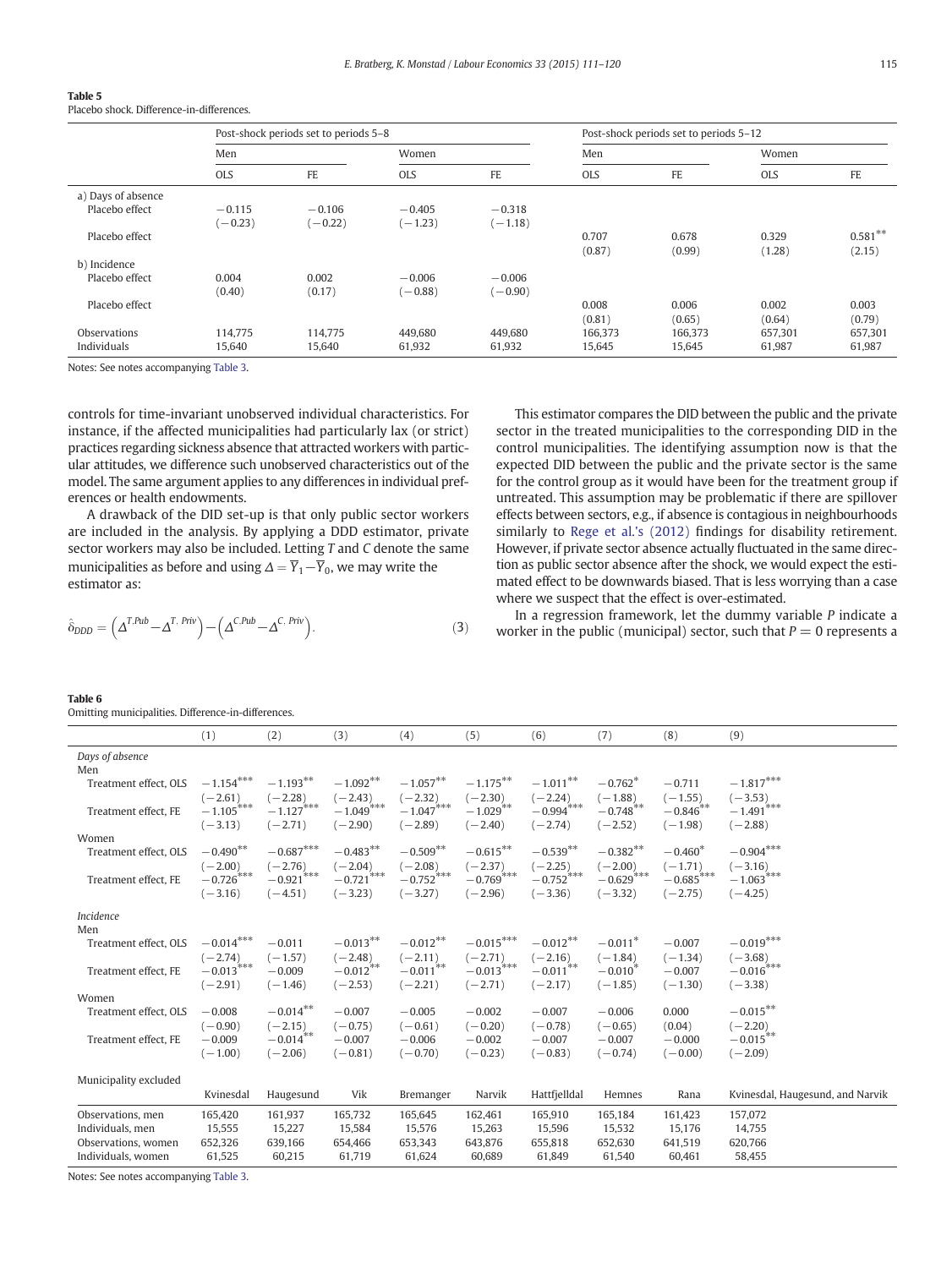<span id="page-5-0"></span>

# Table 7

|                     | (1)         | (2)                    | (3)         | Main results |
|---------------------|-------------|------------------------|-------------|--------------|
| Days of absence     |             |                        |             |              |
| Men                 | $-0.609$    | $-0.535$               | $-0.57*$    | $-0.994***$  |
| Women               | $-0.658***$ | $-0.698**$             | $-0.858***$ | $-0.740***$  |
| Incidence           |             |                        |             |              |
| Men                 | $-0.010**$  | $-0.011$ <sup>**</sup> | $-0.011***$ | $-0.011***$  |
| Women               | 0.000       | $-0.003$               | $-0.004$    | $-0.007$     |
| Observations, men   | 126.468     | 137.928                | 142.001     | 166,373      |
| Individuals, men    | 10.539      | 11,712                 | 12,126      | 15,645       |
| Observations, women | 484.416     | 536.692                | 558,456     | 657,301      |
| Individuals, women  | 40.368      | 45.666                 | 47,887      | 61,987       |
|                     |             |                        |             |              |

Notes: t-statistics clustered at the municipality level in parentheses. Subsamples:

Column 1: Employed 2006q1–2008q4 in the same municipality as at 31 December 2006.

Column 2: Employed 2007q1–2008q4 in the same municipality as at 31 December 2006.

Column 3: Employed 2008q1–2008q4 in the same municipality as at 31 December 2006.

\*  $p < 0.10$ .

 $p < 0.05$ .

 $p < 0.01$ .

private sector worker. The estimated equation is:

$$
Y_{it} = \alpha_0 P_{it} + \alpha_1 P_{it} D_{it} + \alpha_2 + \alpha_3 D_{it} + \delta_0 P_{it} POST_t + \delta_1 P_{it} POST_t D_{it}
$$
  
+
$$
\delta_2 POST_t + \delta_3 POST_t D_{it} + \Gamma_p + \Gamma_{-p} + \beta X_{it} + \varepsilon_{it},
$$
 (4)

where  $\Gamma_P$  and  $\Gamma_{-P}$  contain the trend and quarter terms for the public and the private sector, respectively. The treatment effect  $\delta_1$  now measures the effect of the shock on sickness absence by public sector workers in the affected municipalities, net of any general effects that could also have affected private sector workers.

## 5. Data

The key data source is the administrative registers from Statistics Norway, which comprise the full population and enable us to link data on employers with data on sickness absence (more than 16 days) for the same individual. We identify all individuals who held a job in the treated or control municipalities by 31 December 2006 (almost one year prior to the financial shock). As noted in [Section 3,](#page-2-0) we limit the controls to workers in municipalities that gain income from hydroelectric power production, comprising 167 municipalities in addition to the eight affected municipalities. We exclude employees older than 66 years from the sample. In this sample, we identify municipal and private sector workers. Municipal workers are used in the DID analysis, and the full sample is used for the DDD.

This dataset and the individual-level data on sickness absence from the NLWA can be merged by means of the personal identifier. The absence data draw on sickness insurance payments from the NLWA, which as discussed in [Section 3](#page-2-0) are from the third week of absence. We include only absence episodes caused by the employee's own sickness, i.e., we ignore absence resulting from the illness of family members. For details on sample selection, see Table A1. We measure sickness absence during 12 three-month periods, i.e., January 2006– December 2008. This procedure leaves us with a dataset of 233,609 individuals for the analysis, 77,632 employed in the municipal sector and 155,977 in the private sector. While employment status on 31 December 2006 determines inclusion in the sample, periods out of employment are not included; thus, the panel is unbalanced.

The treatment group comprises 7925 individuals. Our control group includes 69,707 employees of 167 municipalities that are comparable in the sense that they receive income from hydro-electric energy production. These municipalities are located across all regions of Norway, while four of the affected municipalities are located in southern or western Norway, and the remainder in the same large county in northern Norway. With the DDD approach, we also include 21,480 private sector workers in the affected (treatment) municipalities and 134,497 in the control municipalities.

Table A2 details the data on the eight affected municipalities. Municipalities 2, 5, and 8 are medium-sized towns by Norwegian standards, with the rest relatively sparsely populated. The financial losses in 2007 and 2008 were of considerable magnitude for most of these municipalities, as shown in [Table A2.](#page-9-0) Reduced expenditure in future budgets was required to cover the loss recorded in 2007. Fig. 2 shows that the average expenditure growth per capita was lower in the affected municipalities than in the control group in 2008 and 2009.

We consider two outcomes: i) the number of days of certified sickness absence per quarter, and ii) a dummy variable indicating that an absence spell starts in a given quarter (incidence). As noted, the absence data do not include the initial 16 days of each spell of absence covered by the employer, as is also the case in previous research using Norwegian data, such as [Askildsen et al. \(2005\)](#page-9-0) and [Røed and Fevang \(2007\).](#page-9-0) It may seem problematic that we do not have information on the first two absence weeks. However, it appears reasonable that the negative effect on absence (disciplining) would also show up in shorter absences, so if we identify a negative effect in long-term absences, we would also expect the effect on total absence to be negative. Conversely, if we identify a positive (or zero) effect on long-term absences, we may have missed a potential disciplining effect for short-term absences. We return to this issue later. From the worker's point of view, there is no change in the sick pay scheme, and thus no change in incentives, at the 16th day of absence.

We define the respective pre- and post-shock periods as Q1 2006– Q4 2007 and Q1–Q4 2008. Media reports on the financial losses commenced in November 2007, but it seems reasonable that we would observe any potential effects on the level of absence no sooner than the following quarter.

[Table 1](#page-2-0) details background characteristics by sector and municipality category. We note that within each sector, the groups are similar with respect to age, education, and family characteristics. However, in the municipal sector, the proportion of female employees is higher, along with the average age and the level of education. Table A3 shows the occupational distribution within the municipal sector. Here we note a gender difference, with stronger male representation in administration, whereas women are concentrated in health care and day-care centres. However, the distributions are quite similar in the control and treatment groups.

[Table 2](#page-2-0) details the average absence levels before and after the shock by gender, sector, and category of municipality. As shown, the level of absence is generally higher for women than for men. In the municipal sector, we note that the pre-shock absence levels are higher in the impacted municipalities for both genders. Moreover, among men, days absent decrease after the shock in the treatment group, but increase in the control group. Among women, days absent increase for both groups



Fig. 2. Municipal gross expenditure growth per capita.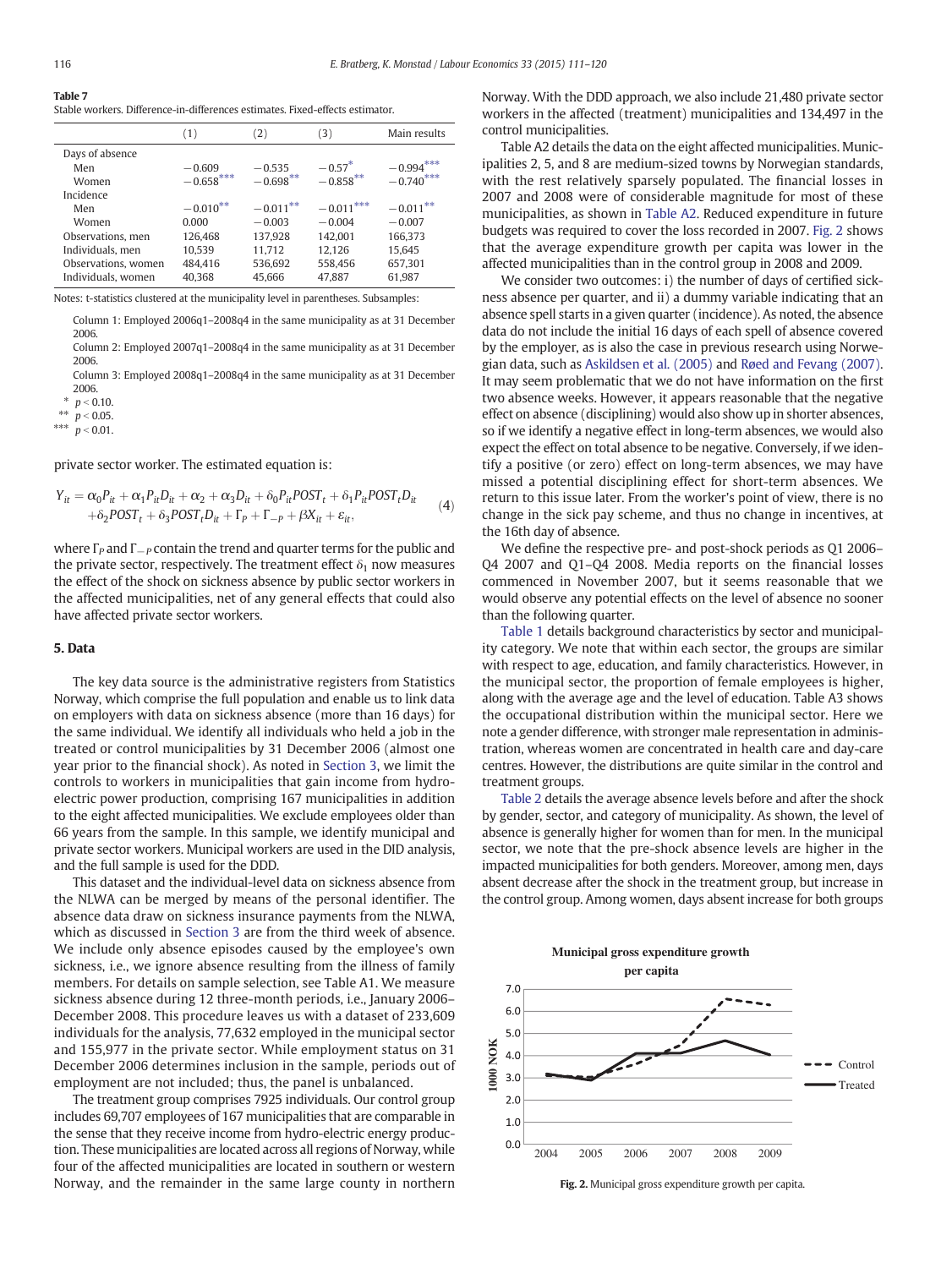

Fig. 3. Mean number of days of absence 2006–08, by gender, period, and treatment status.

after the shock, but less in the treated municipalities. Incidence decreases in all groups, but the most among the treated. Accordingly, when we compute simple DID estimates based on these averages they are negative, suggesting negative effects of the shock. The effect is particularly large for men  $(-0.9$  days from a pre-shock level of 4.4) and is statistically significant. In the private sector, absence levels are more similar across the various municipality categories.

Figs. 3–6 depict the mean absenteeism by gender in the public and private sectors during the observation period, adjusted for seasonal variation. Fig. 3 shows absence days in the public sector. For both genders, absence decreased in 2008, but apparently more so in the affected municipalities. Average incidence, displayed in Fig. 4, reveals a similar tendency for women. For men, the picture is less clear: in the treatment group, incidence fell at the beginning of 2008 but then increased, while there is no clear trend in the control group. Figs. 5 and 6 display the corresponding averages for the private sector. Notably, the patterns are much more similar in the treated and non-treated municipalities for private than for public sector workers. This observation is well in accordance with our assumption that the shock only affected employees in the public sector.

Our main impression from the descriptive statistics is that sickness absence reduced for public employees in the affected municipalities, most clearly for men and more distinctly for days absent than for incidence. In the next section, we investigate whether this finding also appears in a regression-based approach including control variables.



Fig. 4. Mean incidence 2006–08, by gender, period, and treatment status.



Fig. 5. Mean number of days of absence 2006–08 within private sector, by gender, period, and treatment status of work-place municipality.

### 6. Estimation results

In this section, we report gender-wise regression results for DID (Eq. [2](#page-3-0)) and DDD (Eq. [4\)](#page-5-0). We estimate both models using OLS and individual FE for both outcomes (absence days and incidence). In the OLS regressions, we control for age, education, marital status, and the number of children, in addition to the quarter and time period. In the FE regressions, we exclude most of the controls because they do not vary over time.

[Table 3](#page-3-0) provides DID estimates for absence days and incidence. We only report the estimate for the parameter of interest,  $\delta_1$  in Eq. [\(2\)](#page-3-0) and the t-statistics, estimated with robust standard errors clustered at the municipality level. For absence days, the post-shock effect is statistically significant and larger for men than for women, as with the descriptive statistics. The FE estimates are −0.997 and −0.738 for men and women, respectively. These are larger in magnitude than the simple estimates in [Table 1,](#page-2-0) particularly for women. For women, the FE estimate is also clearly larger than the OLS estimate. In general, we have more confidence in the FE estimate because it controls for unobserved heterogeneity. A number of factors may affect sickness absence, e.g., health and attitudes, and as such, the case for using the FE estimator appears particularly strong. The relative changes are substantial: a decrease of 10% for women and 23% for men when compared with the average pre-shock levels.

As 'incidence' is a discrete outcome, we interpret the coefficients as marginal effects on the probability of commencing an absence spell.<sup>2</sup> Here, the estimated effect is statistically significant only for men: a decrease of 1.1 percentage points with FE. As shown, the point estimate for women is larger than the corresponding figure in [Table 2](#page-2-0), but is statistically insignificant.

[Table 4](#page-3-0) reports the DDD results from estimating Eq. [\(4\).](#page-5-0) As the financial shock affected the public sector, we expect a difference in the public–private outcomes for the Terra municipalities. The DDD estimator compares this difference to the corresponding difference in the control municipalities (where the public sector was unaffected by the shock). As it turns out, the DDD point estimates are quite similar to those in the previous table, larger for men than for women, but significant only for absence days. The FE estimates are also somewhat larger than the corresponding DID results,  $-1.3$  for men and  $-1.0$  for women.

 $^{\rm 2}\,$  We do not apply non-linear probability models such as logit or probit because it is easier to implement a fixed effects estimator in a linear model. The linear probability model has the disadvantage that it may predict outcomes outside the unit interval; however, the focus here is on marginal effects.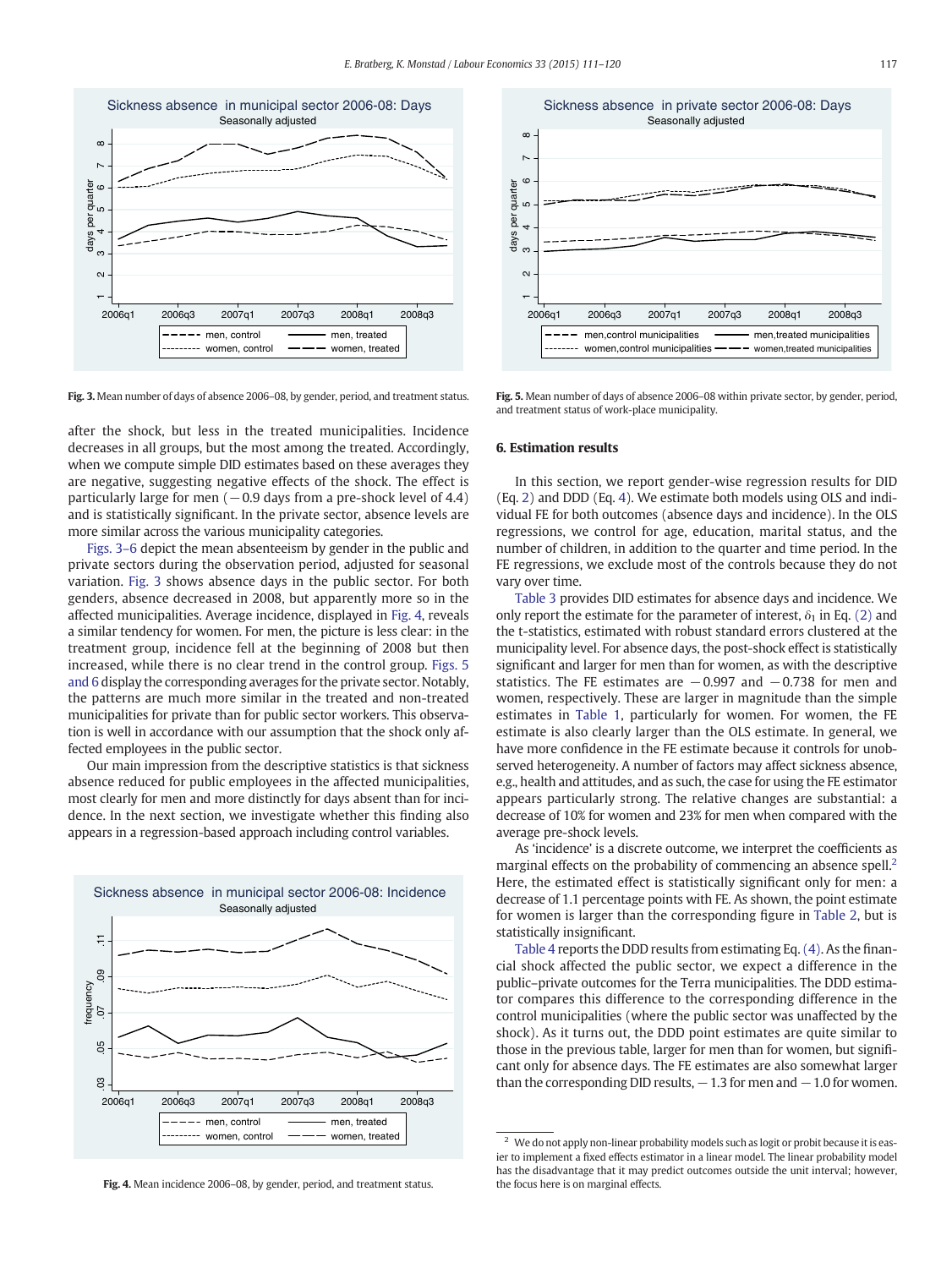

Fig. 6. Mean incidence 2006–08 within private sector, by gender, period, and treatment status of work-place municipality.

The evidence presented thus far is quite clear regarding the length of absence spells: that is, there is a significant reduction for both genders in the municipal sector in the treatment group. For incidence, the evidence is less clear. Inspection of the graphs shows that the data are noisier. The DID regressions suggested a negative effect, but this is statistically significant only for men, and the DDD results were insignificant (only one coefficient attained the 10% level of significance). The reason may be that we analyse sickness spells that last two weeks or more, and reducing the duration is a smaller adjustment than skipping the sickness episode altogether. Unfortunately, we do not have information on absences of less than two weeks, so there may have been an effect on the incidence of shorter spells of sickness that we cannot observe. The gender differences are interesting. It is well known that women's sickness absence levels are higher than men's (see, e.g., [Vistnes, 1997;](#page-9-0) [Mastekaasa and Olsen, 1998; Markussen et al., 2011\)](#page-9-0) and they also appear less responsive to negative organizational shocks. However, we cannot infer whether this is because of differences in job characteristics, health, or attitudes.<sup>3</sup> **Example 12**<br> **Example 2**<br> **Example 2**<br> **Example 2**<br> **Example 2**<br> **Example 2**<br> **Example 2**<br> **Example 2**<br> **Example 2**<br> **Example 2**<br> **Example 2**<br> **Example 2**<br> **Example 2**<br> **Example 2**<br> **Example 2**<br> **Example 2**<br> **Example 2**<br>

We performed several tests for robustness. First, [Table 5](#page-4-0) checks if there is any effect of a placebo shock in the DID set-up. In this, we redefined the treatment dummy to equal one from Q1, 2007 onwards. This is almost one year before the crisis, and we know of no other particular events at the time that should have affected sickness absence systematically. Thus, if this placebo treatment results in any effect, it leads us to suspect that the effects revealed in [Tables 2](#page-2-0)–4 are spurious. In the left-hand panel of [Table 5](#page-4-0), we include only observations for Q1, 2006–Q4, 2007. There is no effect of the placebo treatment on either outcome. In the right-hand panel, we also include 2008, such that the treatment dummy equals one in both 2007 and 2008. All coefficients but one are also insignificant in this case. However, we should note that the placebo in the right-hand panel in [Table 5](#page-4-0) is different in the sense that observations from the true post-shock period are included. Nonetheless, the overall impression from the placebo regressions is to increase our confidence in the main results.

As seen in [Table A2](#page-9-0), the affected municipalities range in size from Hattfjelldal (1482 inhabitants) to Haugesund (32,303 inhabitants). Their recorded losses and expenditure levels also vary. Thus, the results may be sensitive to the inclusion/exclusion of some municipalities. To check this, we re-estimated the models, omitting one affected municipality at a time. [Table 6](#page-4-0) provides the results. Compared with the main results, the reduced samples produce quite similar results for absence days and incidence, the exception being that excluding the secondlargest municipality, Rana (column 8), makes the effect on incidence insignificant, but still negative. Furthermore, it appears that the strength of the response relates to the size of the shock. Column 9 shows that when we omit the municipalities where the recorded financial losses were smallest (in Kvinesdal, Haugesund and Narvik, as shown in [Table A2](#page-9-0)), the estimated effects generally increase in magnitude.

Even though we do not find evidence at the aggregate level that particular municipalities drive the results, it could be the case that worker turn-over differs between the treatment and comparison samples. If the most sick-prone workers change sector, move to another municipality, or move out of employment completely, it could affect our results. We address these pitfalls by: i) analysing subsamples of stable workers, ii) comparing turn-over in the treatment and comparison groups, and iii) looking at the absence histories of workers who changed employer in the post-shock period.

[Table 7](#page-5-0) shows FE regressions for absence days and incidence for the subgroup of stable workers. Columns 1–3 detail the results for workers who stayed with the same employer that they had in December 2006 continuously from January 2006 until December 2008 (column 1), in 2007 and 2008 (column 2), and in 2008 (column 3). Comparing these results with the main results (reproduced in the final column), we find that for days, the point estimates are quite similar, but significant only for women. However, the incidence estimates are almost unchanged. We conclude that our main results are supported, but with some uncertainty regarding a potential selection effect for men.

Fig. 7 depicts turn-over, defined as the proportion of individuals in each period not employed with the same employer as at 31 December 2006. The employer–employee relationship of that date is the basis for the indicator for working in an affected municipality in Eq. [\(2\).](#page-3-0) We define turn-over separately for the subsamples of treated and nontreated municipalities. As shown, the levels are somewhat higher in the treatment group, but the trends are very similar. However, we also estimated linear probability models for the probability of leaving a public sector job in the affected municipalities (results not shown) and found that men, but not women, actually had a higher probability of leaving employment in the period after the shock.

[Figs. 8 and 9](#page-8-0) indicate absence trends before the shock for employment leavers and stayers. We plot absence days separately for stayers and leavers, where we define leavers as workers employed by the same municipality on 31 December 2006 but not on 1 January 2008. We can see that the levels are somewhat higher for female stayers in the affected municipalities than in the comparison group, but with no clear difference in trends. For both genders, there is an upward shift in 2007 for leavers, and for men this shift is larger in the affected group of municipalities. Thus, there is some evidence that there was a selection out of employment (or to other employers) for men who were the most sick-prone before the financial shock, and this may explain the estimated absence reduction for men in the main sample. As we



Fig. 7. Turn-over by treatment status and period. Proportion of each subsample not employed with the same employer as at 31 December 2006.

<sup>&</sup>lt;sup>3</sup> [Table A3](#page-9-0) shows that men and women work in different sectors within the municipal-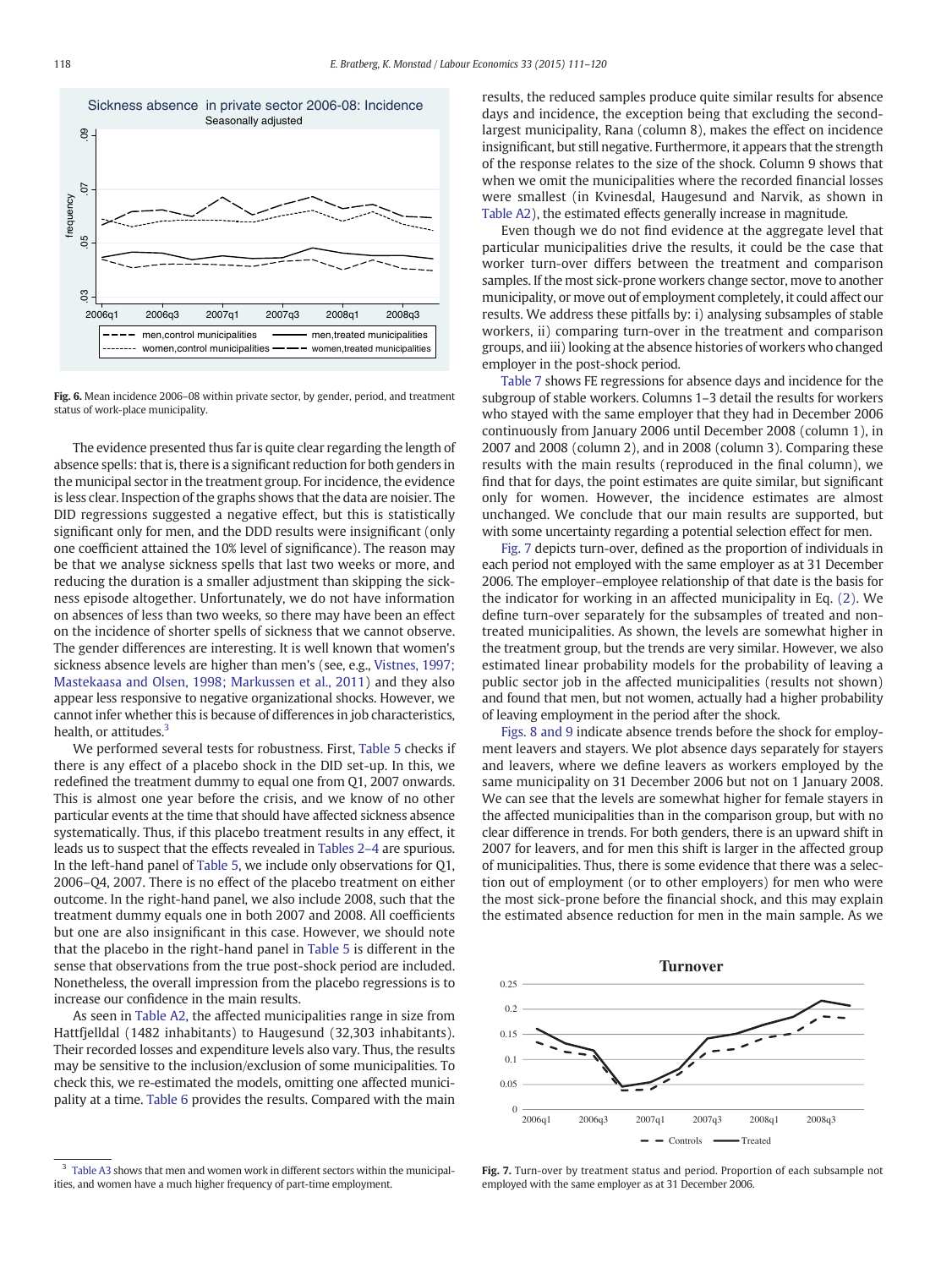<span id="page-8-0"></span>

Fig. 8. Pre-shock levels of sickness absence among men, by stability in employeremployee relation, period, and treatment status.

saw in [Table 7,](#page-5-0) absence fell among stable workers, but the effect on absence length appears mostly driven by women. Incidence, on the other hand, decreased for men in the groups of stable workers.

Our main conclusion is that the financial shock reduced sickness absence among employees in the affected municipalities. After inspecting selection out of the sample, the evidence of an effect on stable workers is strongest for women. The placebo exercise provides evidence against the effect being a time trend, and the conclusion is robust to omitting municipalities or workers who changed employment.

### 7. Concluding remarks

The financial shock that hit some Norwegian municipalities in 2007–08 may have affected sickness absences of public employees through several channels. Previous research suggests several primary hypotheses. First, the crisis could have had a direct negative health effect. Second, impacted workers may have felt less compelled to restrain themselves from absence in response to the apparently irresponsible financial behaviour of their employers (the reciprocity hypothesis). However, the fact that absence actually fell rejects these hypotheses. Third, another hypothesis is that reduced absence resulted



Fig. 9. Pre-shock levels of sickness absence among women, by stability in employeremployee relation, period, and treatment status.

from changes in the composition of workers. There are some indications of selection out of employment among men. Conversely, we also find a decrease in incidence among stable male workers.

Fourth, the prospect of jobs becoming less secure could have had a disciplining effect leading to less absence. Our results are consistent with this hypothesis and also agree with existing research concluding that less secure job environments reduce sickness absence, whether insecurity is brought about by rising unemployment rates [\(Arai and](#page-9-0) [Thoursie, 2005\)](#page-9-0), probation [\(Ichino and Riphahn, 2005](#page-9-0)) or the softening of job security legislation [\(Lindbeck et al., 2006](#page-9-0)). Our confidence in this interpretation of the results is strengthened by the fact that the financial loss actually hampered economic activity in the municipalities affected during the period studied and that the response is stronger in municipalities with a higher per capita loss. Moreover, the fixed effects results are purged of unobserved heterogeneity at the individual or municipal level.

In our analysis, the data are at the individual level whereas the negative shock is at the employer level, and the mechanism connecting the two is not quite clear. Even so, we observe quite large effects, for example, sickness absence fell as a result by about 10% for women. The bad news became public in October–November 2007. The resultant media coverage was extensive, and a statement in November from the leader of the largest public employee union that cuts must not be at the cost of workers, indicates that there was a fear of cuts. We find that sickness absence dropped from the first quarter of 2008, but have no evidence that the number of positions fell at that time. However, it seems probable that the possibility of less secure jobs may have had a disciplining effect that led to reduced sickness absence. Thus, it is the expectation of future down-sizing that may have induced less absence, not the down-sizing per se.

We should also note that what we have found is a short-run effect. Unfortunately, the post-shock period for which data are available is still too short to test for long-run effects. Moreover, it is most likely that the effect of an expected reduction in job security is only temporary. Overall, our results are not necessarily at odds with [Røed and Fevang](#page-9-0) [\(2007\)](#page-9-0) who found that actual down-sizing increased absence among Norwegian nurses. A possible mechanism is that the threat of future downscaling provides workers with an incentive to reduce absence in the short run, but that prolonged insecurity involves negative health effects that dominate in the longer run.

# Appendix A

| Table A1          |
|-------------------|
| Sample selection. |

|                                                                                                 | Number of<br>employees, by sector |           |
|-------------------------------------------------------------------------------------------------|-----------------------------------|-----------|
|                                                                                                 | Municipal                         | Private   |
| Employed in the sector at 31 December 2006<br>Removed from sample because:                      | 370,834                           | 1.190.549 |
| Employed in several municipalities with different<br>treatment status                           | $-2.787$                          | $-659$    |
| Employed in several treated municipalities                                                      | $-3$                              | $-3$      |
| Aged 67 years or more in 2006                                                                   | $-744$                            | $-9,963$  |
| Other reason for sickness absence than own sickness                                             | $-5.427$                          | $-23,438$ |
| Outlier, >20 sickness absence episodes 1992–2008                                                | $-1.919$                          | $-1.937$  |
| Employed both within and outside given sector                                                   | $-22,889$                         | $-30,772$ |
| Other reasons                                                                                   | $-444$                            | $-18,137$ |
| Total                                                                                           | 336,621                           | 1,105,640 |
| From this dataset we extract                                                                    |                                   |           |
| Treatment group: working in municipalities impacted<br>by shock                                 | 7,925                             | 21,480    |
| Control group: working in other municipalities that<br>receive income from hydro-electric power | 69,707                            | 134,497   |
| Total                                                                                           | 77,632                            | 155,977   |
| Dataset for analysis: 233,609 employees                                                         |                                   |           |